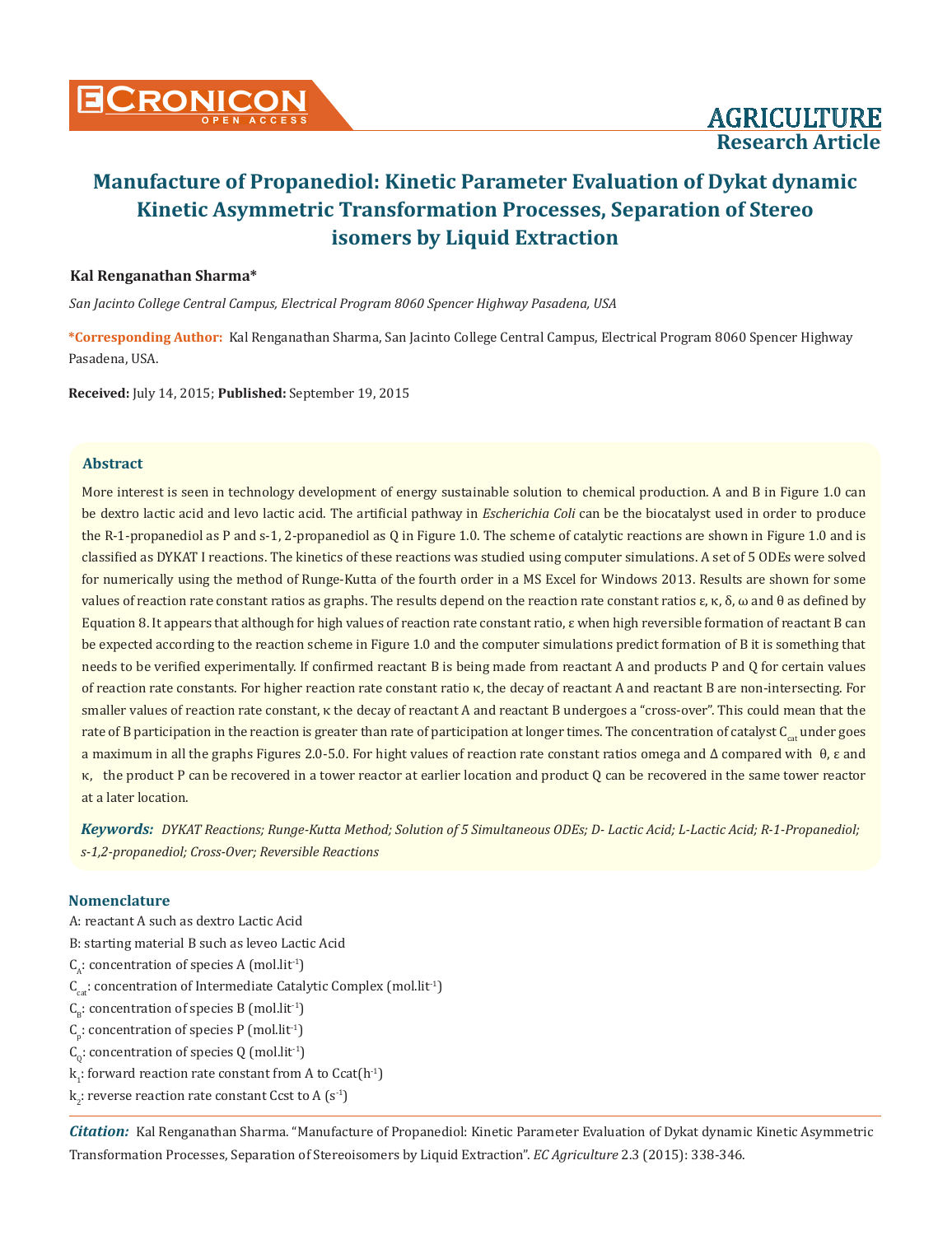- $k_3$ : forward reaction rate constant from B to Ccat  $(h^{-1})$
- $\mathrm{k}_4$ : reverse reaction rate constant from Ccat to B  $(\mathrm{h}^{\text{-}1})$
- $k_{5}$ : reaction rate constant from Ccat to Q (h<sup>-1</sup>)
- $\mathbf{k}_6$ : reaction rate constant from Ccat to P (h<sup>-1</sup>)
- P: product P such R 1 propanediol
- Q: product Q such as s 1, 2, propanediol
- $r_{\alpha}$ : rate of reaction of species A (mol.lit.-1h<sup>-1</sup>)
- $r_{B}$ : rate of reaction of species B (mol.lit-1.h<sup>-1</sup>)
- r<sub>cat</sub>: rate of reaction of Catalytic Intermediate Complex (mol.lit.-1.h-1)
- $r_{\rm p}$ : rate of formation of product P (mol.lit.-1.h<sup>-1</sup>)
- $r_0$ : rate of formation of product Q (mol.lit.-1.h<sup>-1</sup>)

 $u_A$ : dimensionless concentration of species A defined as  $u_A = \frac{C_A}{C_A}$  in Eq. (7)

 $u_{B}$ : dimensionless concentration of species B defined as  $u_{B} = \frac{C_{B}}{C_{B}}$ 

 $u_{\text{cat}}$ : dimensioless concentration of intermediate catalytic complex defined as  $u_{\text{cat}} = \frac{C_{\text{cat}}}{C}$ 

 $\mathfrak{u}_{\mathfrak{p}}$ : dimensionless concentration of product P defined as

 $u_Q$ : dimensionless concentration of product Q defined as  $u_Q = \frac{C_Q}{C_Q}$ 

## **Greek**

τ : dimensionless time,  $τ = k_1 t$ 

ω : dimensionless reaction rate contant ratio,  $ω = \frac{k_2}{l}$ 

δ : dimensionless reaction rate constant ratio,  $\delta = \frac{k_6}{k_1}$ 

θ : dimensionless reaction rate constant ratio, $\theta = \frac{k_5}{k_1}$ 

ε : dimensionless reaction rate constant ratio,  $\mathcal{E} = \frac{k_4}{k_2}$ 

$$
\kappa
$$
: dimensionless reaction rate constant ratio,  $\kappa = \frac{k_3}{k_1}$ 

*Citation:* Kal Renganathan Sharma. "Manufacture of Propanediol: Kinetic Parameter Evaluation of Dykat dynamic Kinetic Asymmetric Transformation Processes, Separation of Stereoisomers by Liquid Extraction". *EC Agriculture* 2.3 (2015): 338-346.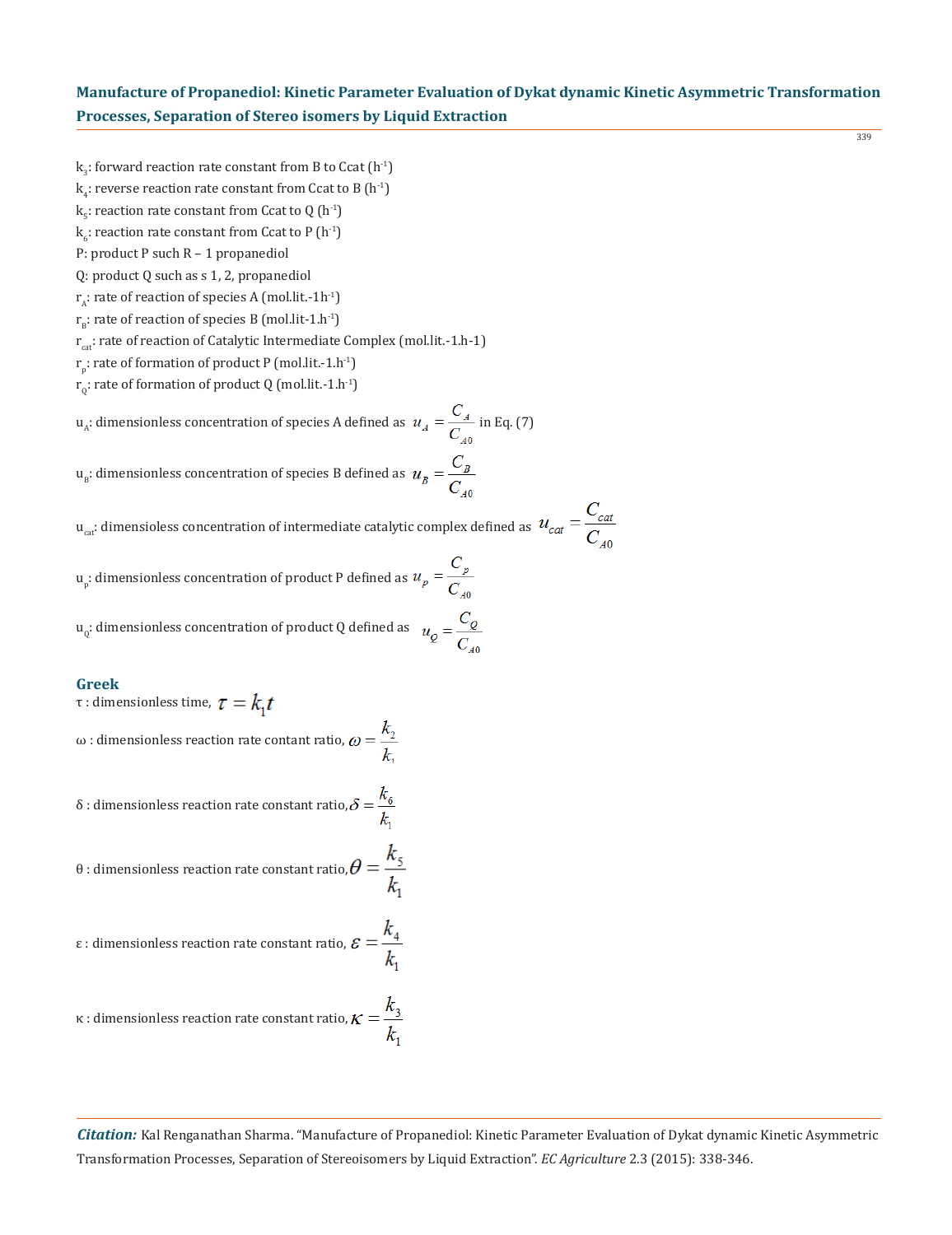#### **Background**

Products such as clothing, diapers, athletic shoes and automobile tires made from petrochemicals are going to be manufactured from raw materials that stems from botanical plants. Principles of enzyme catalysis are used in this endeavor. The PCR study of microorganism or host cell or polynucleotide that serves as catalyst can be performed using microarray analysis [1]. Cloning can be confirmed using sequencing studies. Mutagenesis and molecular cloning methods needed to achieve the desired outcome of higher vields can be designed using the information using microarray analysis. Engineered microbes and development of biocatalysts has lead to the commercialization of bio based polymers. The environmentalists' concerns about air and water pollution can be allayed using manufacturing processes that are scaled-up from tube studies of bioprocess technologies. Plants can be used as source of raw materials for common polymers such as polyester, spandex, synthetic rubber and nylon. Energy sustainability is another benefit obtained using this route. A plant as a source for raw materials makes them renewable feed stocks.

In vista and Genomatica [2] have made the News for the investments in setting up manufacturing plants in order to prepare nylon intermediates from sugar. Acrylic acid for superabsorbent polymers is going to be manufactured using a bio based method by BASF, Cargill and Novozymes. A 100% bio based soda bottle is under development at Coca Cola and its partner Virent is going to supply the raw material. p-xylene is used as a precursor to terephthalic acid that is used in condensation polymerization with ethylene glycol in order to make PET, polyethylene terepthalate. Raw material supply and cost can be a critical factor in determination of the Present Worth of these manufacturing plants. Invista's Lycra brand spandex is 70% from dextrose that is derived from corn. The CO<sub>2</sub> emissions from these processes are low. These fibers are stretchy. Bioprocess based BDO was sourced from BASF. BASF had licensed this technology from Genomatica. Genomatica has demonstrated a bioprocess route to butadiene the monomer that is used to make poly butadiene that is used to make automobile tires. Engineered microbes have been developed in order to make caprolactum used in the preparation of nylon 6 and adipic acid and hexamethylenediamine used in nylon 6, 6. Virent has the technology that can be used to convert sugars catalytically into gasoline and diesel. Virent along with Shell has a vision to build bio refineries. A product from bio refineries is expected to become attractive by cost when the oil reserves become depleted. Acrylic acid production by biotechnology is a goal of a partnership of conglomerates such as BASF, Cargill and Novozymes, in the fields of agriculture, enzymes and chemicals. The group earlier this 2014 year reported 3-hyroxypropionic acid from sugar. 3-Hp was converted to glacial acrylic acid. This is used in order to make a diaper that is superabsorbent. Commercial bio based produced is likely in the next decade to make:

- 1. Succinic acid, fumaric acid, malic acid from bacterial fermentation of glucose, chemical oxidation of 1,4-butanediol
- 2. 2-5-Furandicarboxylic acid from chemical dehydration of glucose, oxidation of 5-hydroxymethylfurfural
- 3. 3-hydroxypropionic acid from glycerol or glucose by bacterial fermentation
- 4. Glycerol from vegetable oils by catalytic transesterification
- 5. Sorbitol from glucose from corn syrup by hydrogenation of xylose
- 6. Xylitol from xylose by bacterial fermentation. Downstream chemicals of these products include 1,4 butanediol, THF, tetrahydro furan, γ-butyrolactone, maleic anhydride, pyrrolidones, 1,3-propanediol, acrylic acid, methyl acrylate, acrylamide, propylene glycol, ethylene glycol, 1,3-propanediol, glyceric acid, lactic acid, acetol, acrolein, epichlorohydrin, isosorbide, propylene glycol, ethylene glycol, glycerol, lactic acid, alkenes, propylene glycol, ethylene glycol, glycerol, xylaric acid, furfural, 2,5-dihydroxymethylfuran.

Invista is setting up a \$100 million manufacturing plant at Orange, TX in order to make AND, adiponitrile using next generation technology. They also have novel biotechnology process to make butadiene a raw material in the manufacture of automobile tires. Genomatica has posted on their websites 18 proprietary patents on biobased polymer technology. They prepare 6-ACA, 6 – aminocaproic acid from 5-formylvaleric acid [3] using a biocatalyst. The 6-ACA is then converted into -caprolactum. They discuss a host cell or polynucleotide used to catalyze the reaction. Nylon 6 can be made from caprolactum. Nylon 6, 12 is a copolymer of caprolactum and laurolactum. Caprolactum has been made from compounds obtained from mineral oil in current industrial practice. Plasmids carrying the different genes were identified by genetic, biochemical and phenotypic means. PCR diagnostic analysis of transformed or purified plasmid DNA and DNA sequence analysis may be used. The genes that encode the biocatalyst were amplified from g DNA using PCR methods.PCR reactions were analyzed using agarose gel electrophoresis. PCR products were purified and cloned. The sequence of genes cloned by PCR

*Citation:* Kal Renganathan Sharma. "Manufacture of Propanediol: Kinetic Parameter Evaluation of Dykat dynamic Kinetic Asymmetric Transformation Processes, Separation of Stereoisomers by Liquid Extraction". *EC Agriculture* 2.3 (2015): 338-346.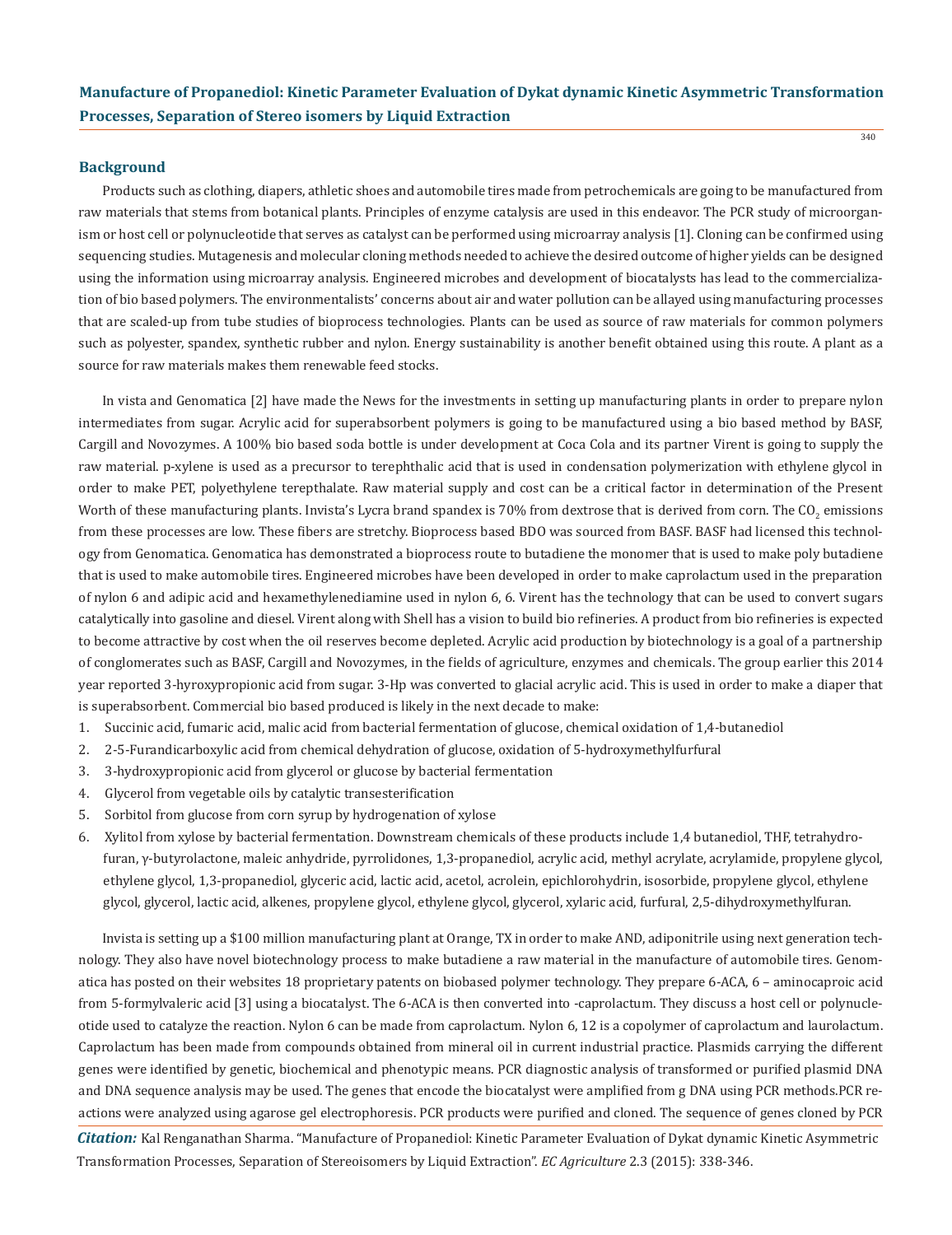was verified by DNA sequencing. *Escherichia Coli* was grown in 96 well plates with 940 µl media containing 0.02% L-arabinose. Protein expression was studied. Cells for small scale growth were obtained by centrifugation and supernatant was decanted. Centrifugation of 6000g was operated at 4 °C for 20 minutes.

A cell in living species contains many chemical compounds. How the chemicals are manufactured, how some reactants combine at moderate temperature and pressure, how some decompose is governed by enzyme catalysis. Enzymes are globular proteins. They have been found to catalyze more than 5000 bio chemical reactions types. Buchner first extracted certain enzymes from living cells in 1897. E. Fisher in 1894 proposed that both the enzyme and substrate take complementary geometric shapes that fit into each other admirably and presented their 'lock and key' model. One weakness of this model is it does not explain the intermediates that are now known to form in different pathways. The set of enzymes made in a cell can determine which metabolic pathways occur in that cell. Enzymes are said to convert substrates into products. They act as a catalyst. A catalyst, by definition, is a substance that is known to increase the rate of a chemical reaction without undergoing permanent chemical change. It affects the rate of the reaction. It does not affect the chemical equilibrium of the reactants and products. During enzymatic action the activation energy of the reaction undergoes a reduction in value. This can be seen in the synthesis of glucose 6 phosphate from glucose 1 phosphate. The number of 'hot molecules' that can participate in the reaction [4] is larger when the activation of energy of the reactions in lowered on account of enzymatic action.

Catalysts that are found to be active within the living cell can be made to be active outside the living cell such as in a bioreactor. Sumner isolated the first enzyme in 1926. Since then the number of known enzymes are greater than 1500. Microarray analysis and nextgeneration sequencing machines NGS [1] (Sharma, 2015) can be used to study gene transcription and gene translation processes and other biochemical reactions with increased accuracy. Potentially 3000-4500 enzymes may be present in the human anatomy. Enzyme Commission, EC, identified 6 classes of reactions that are known to be catalyzed by enzymes. These are:

- 1. Hydrolases
- 2. Transferases
- 3. Lyases
- 4. Ligases
- 5. Oxidoreductases
- 6. Isomerases

The enzyme *urease* for example catalyzes the decomposition of urea. Oxidative dehydrogenation of alcohol is catalyzed by *alchohol dehydrogenase*, Familiar names among enzymes are pepsin, *trypsin* that are found in the human digestive tract, *rennin* used in cheese factories and '*old yellow enzyme*' causes browning of slices apples.

Often times the reaction mechanism occurring within the cell is not well known. Experiments are conducted. At first, a guess is Mande of the elementary reactions taking place. The reaction intermediates that are formed are noted. Then an expression for the overall reaction rate is developed. This expression is checked against the experimental observations made. The iterative process of guess and estimation and verification can continue till a reasonable fit is obtained. Cofactors add on to apoenzyme that are not active and become catalytically active halo enzyme active complex. Metals and coenzymes can be cofactors. The Michaelis and Menten kinetics discussed in earlier section is applicable in order to describe enzymatic processes.

#### **Computer Simulation of Kinetics of Dykat I Reactions**

An example of reactions that can conform to the scheme shown in Figure 1.0 is the bio catalytic synthesis of propanediol from lactic acid. More interest is seen in technology development of energy sustainable solution to chemical production. A and B in Figure 1.0 can be dextro lactic acid and leveo lactic acid. The artificial pathway in *Escherichia Coli* can be the biocatalyst used in order to produce the R-1-propane diol as P and s-1, 2-propanediol as Q in Figure 1.0.

*Citation:* Kal Renganathan Sharma. "Manufacture of Propanediol: Kinetic Parameter Evaluation of Dykat dynamic Kinetic Asymmetric Transformation Processes, Separation of Stereoisomers by Liquid Extraction". *EC Agriculture* 2.3 (2015): 338-346.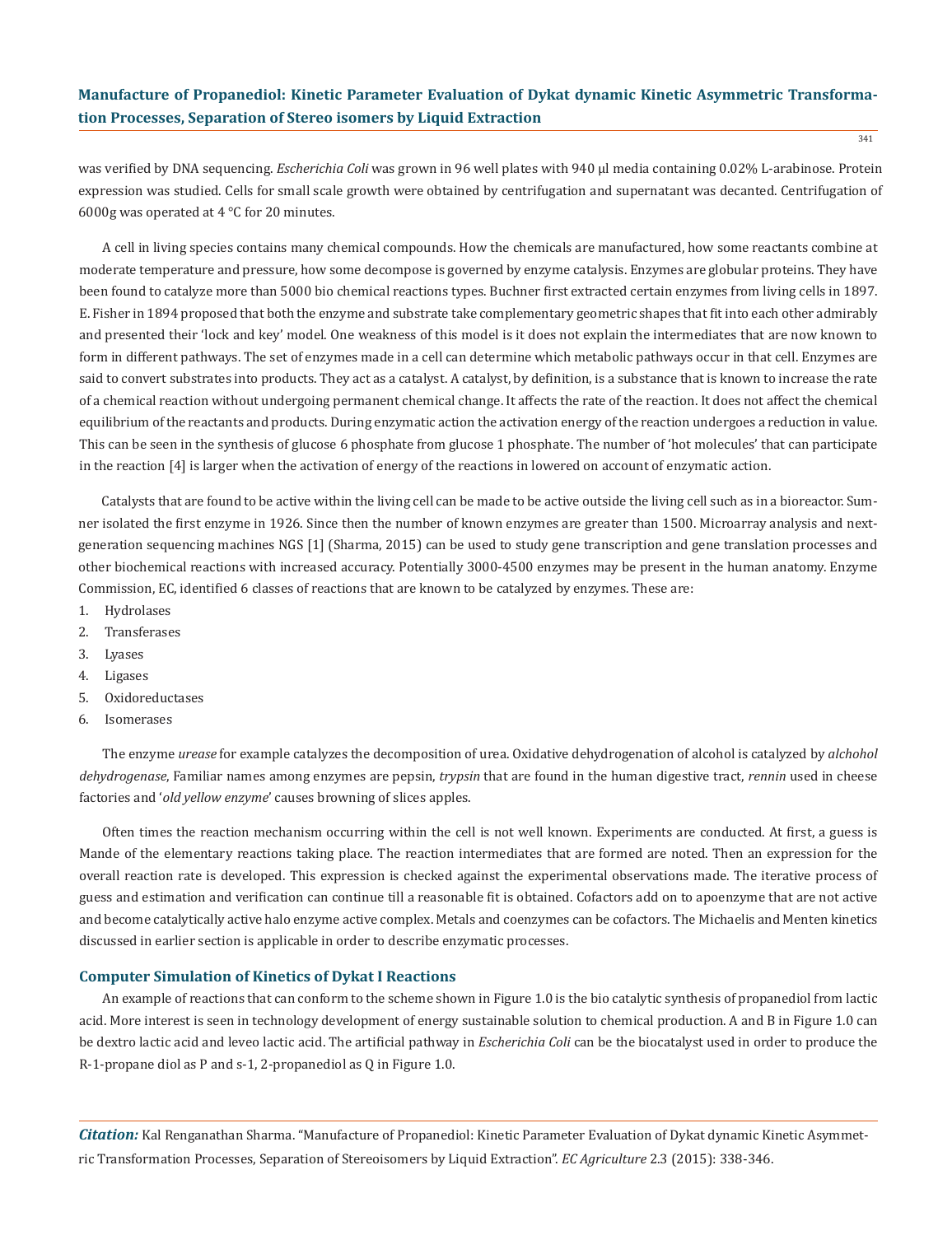

*Figure 1: Scheme of Reactions during Enzyme Catalysis.*

#### **Dykat I Process**

[5] defined what are called DYKAT processes. DYKAT, Dynamic kinetic asymmetric transformation processes are *the desymmetrization of racemic or diastereomeri mixtures involving interconverting diastereomeric intermediates* there are four types of DYKAT reactions [6]. Deracemization of enantiomers can be represented using DYKAT I and DYKAT II types. The scheme shown in Figure 61.0 can be used to characterize race mates by diastereoisomeric intermediates.  $C_{cat}$  in Figure 61.0 is a chiral intermediate-catalyst complex.

#### **Numerical Solution to Five Simultaneous odes**

The kinetics of DYKAT I reactions that obey the scheme shown in Figure 1.0 were studied. An earlier study of intermediate product yield improvement by mass transfer of intermediate was presented by [7]. The kinetic rate expressions in terms of elementary first order rates for each reaction in Figure 1.0 can be written as follows;

$$
r_A = -\frac{dC_A}{dt} = k_1 C_A - k_2 C_{cat} \tag{1}
$$

$$
r_B = -\frac{dC_B}{dt} = k_3 C_B - k_4 C_{cat}
$$
 (2)

$$
r_{cat} = -\frac{dC_{cat}}{dt} = (k_s + k_6 + k_2 + k_4)C_{cat} - k_1C_A - k_3C_B
$$
 (3)

$$
r_p = \frac{dC_p}{dt} = k_6 C_{cat}
$$
 (4)

$$
r_Q = \frac{dC_Q}{dt} = k_s C_{cat} \tag{5}
$$

*Citation:* Kal Renganathan Sharma. "Manufacture of Propanediol: Kinetic Parameter Evaluation of Dykat dynamic Kinetic Asymmetric Transformation Processes, Separation of Stereoisomers by Liquid Extraction". *EC Agriculture* 2.3 (2015): 338-346.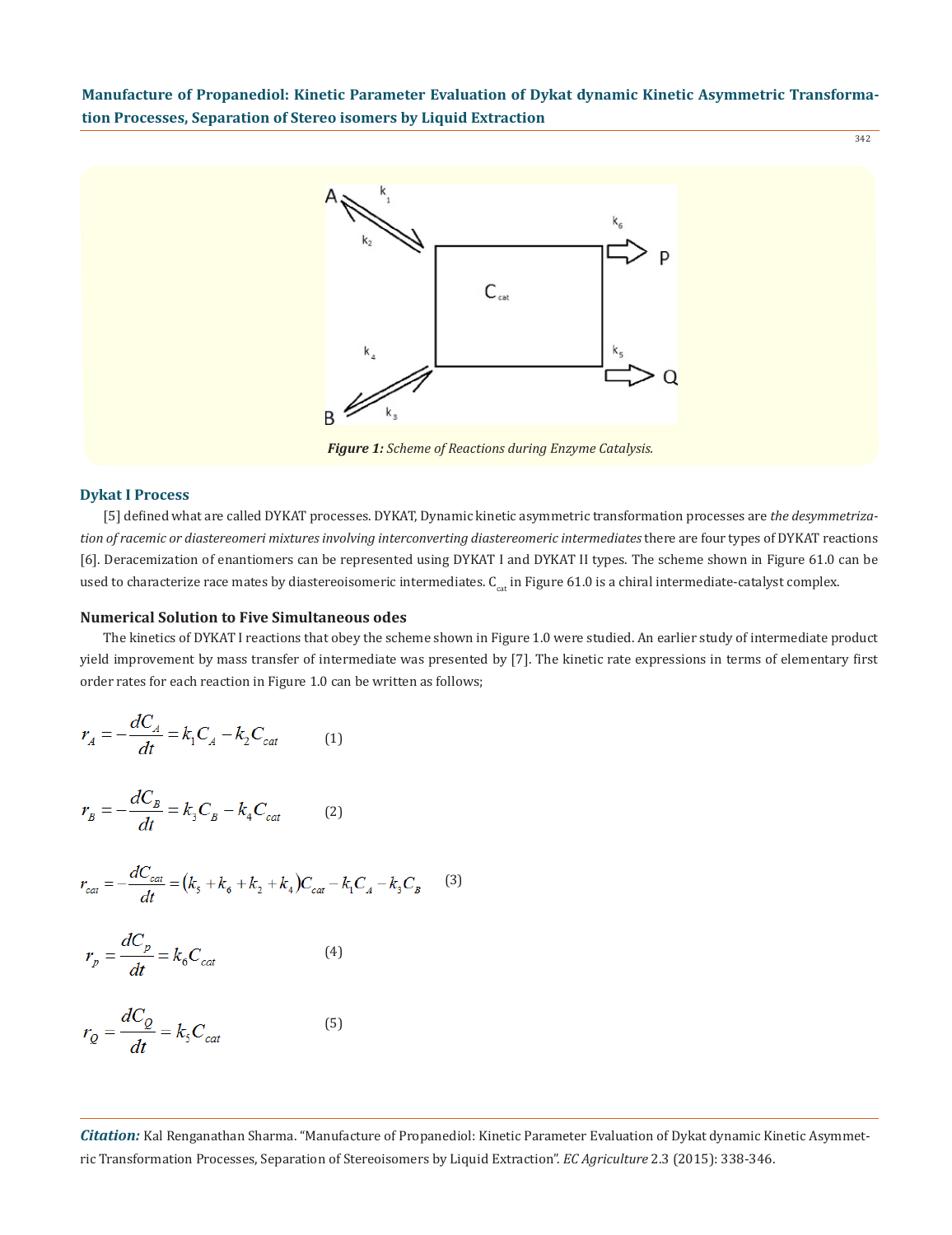343

$$
u_A = \frac{C_A}{C_{A0}}; u_B = \frac{C_B}{C_{A0}}; u_{cat} = \frac{C_{cat}}{C_{A0}}; u_p = \frac{C_p}{C_{A0}}; u_q = \frac{C_Q}{C_{A0}}; \tau = k_1 t
$$
 (7)

$$
\omega = \frac{k_2}{k_1}; \kappa = \frac{k_3}{k_1}; \varepsilon = \frac{k_4}{k_1}; \theta = \frac{k_5}{k_1}; \delta = \frac{k_6}{k_1}
$$
(8)

The set of 5 simultaneous ODES with constant coefficients were solved for by the Runge-Kutta method of the fourth order as discussed in [8] on a HP Compaq Elite 8300 Computer. The weighting factors used in the simulation are given as follows:

| $K_i = f(x_i, y_i)$                             | (8a) |
|-------------------------------------------------|------|
| $K_2 = f(x_1 + h/2, y_1 + K_1h)$                | (8b) |
| $K_3 = f(x_1 + h/2, y_1 + k_2h/2)$              | (8c) |
| $K_{4} = f(x_{i} + h, y_{i} + K_{2}h)$          | (8d) |
| $y_{i+1} = y_i + h/6 (K_1 + 2K_2 + 2K_3 + K_4)$ | (8e) |

## **Results**

The results are presented in Figures 2.0 - 5.0. At higher values of κ the decay of species B and A are monotonic and falls without crossing each other as can be seen in Figure 3.0 and 4.0. The cross over in amount of decay of reactant A and amount of reactant B can be seen in Figure 2.0 for κ = 0.5. In Figure 5.0 it appears as though some species B is being made! These can be expected according to the simulation results at high values of κ. This needs to be verified experimentally as it may involve a stereo isomeric shift. Both θ and  $\delta$  have to be low. The C<sub>cat</sub> a potential substrate-catalyst complex rises and falls in concentration as can be seen in all the Figures. The values of the maxima depend on the reaction rate ratios.



*Figure 2: Dimensionless Concentrations u<sub>n</sub>, u<sub>p</sub>, u<sub>cat</sub>, up and uq as a Function of Dimensionless Time, τ from Simulations using Fourth Order Runge-Kutta Method .*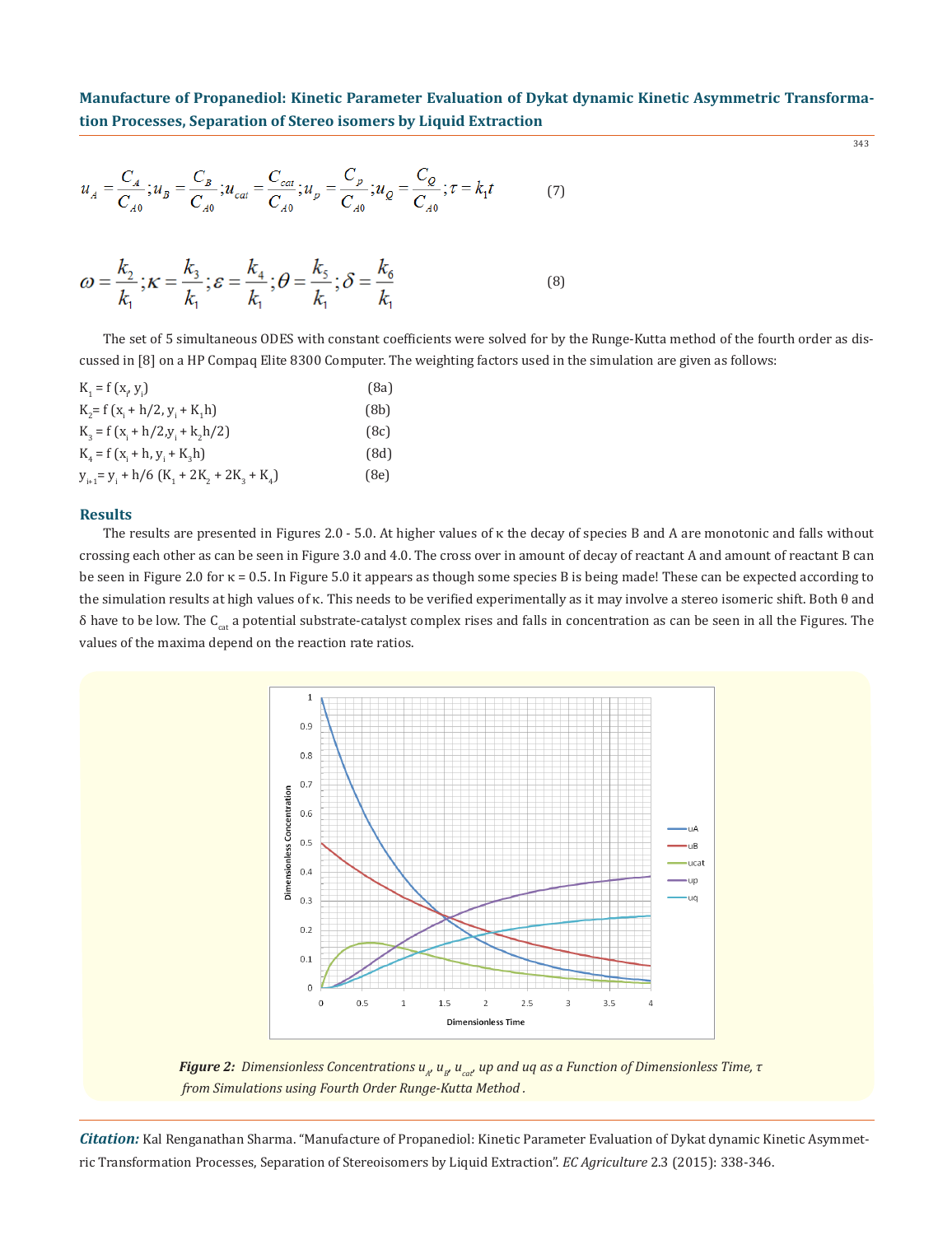344

The values of ratios of reaction rate constants used in the computer simulation are as follows:  $ω = 0.2$ ;  $ε = 0.1$ ;  $κ = 0.5$ ;  $θ = 1.2$ ;  $δ = 1.8$  $u<sub>A0</sub> = 1.0; u<sub>B0</sub> = 0.5$ 



*Figure 3: Dimensionless Concentrations u<sub>n</sub>, u<sub>p</sub>, u<sub>cat</sub>, u<sub>p</sub> and u<sub>q</sub> as a Function of Dimensionless Time, τ from Simulations using Fourth Order Runge-Kutta Method on a HP Compaq Elite 8300 Computer.*

The values of ratios of reaction rate constants used in the computer simulation are as follows;  $ω = 1.2; ε = 0.5; κ = 1.2; θ = 4.0; δ = 5.0$  $u_{A0} = 1.0$ ;  $u_{B0} = 0.5$ 

## **B Participation, High κ**

The values of ratios of reaction rate constants used in the computer simulation are as follows:  $ω = 0.1$ ;  $ε = 0.2$ ;  $κ = 5$ ;  $θ = 1.7$ ;  $δ = 1.2$  $u_{A0} = 1.0$ ;  $u_{B0} = 0.5$ 

**REVERSIBILITY EFFECTS, HIGHε**

Species is made in the reactor at high ε!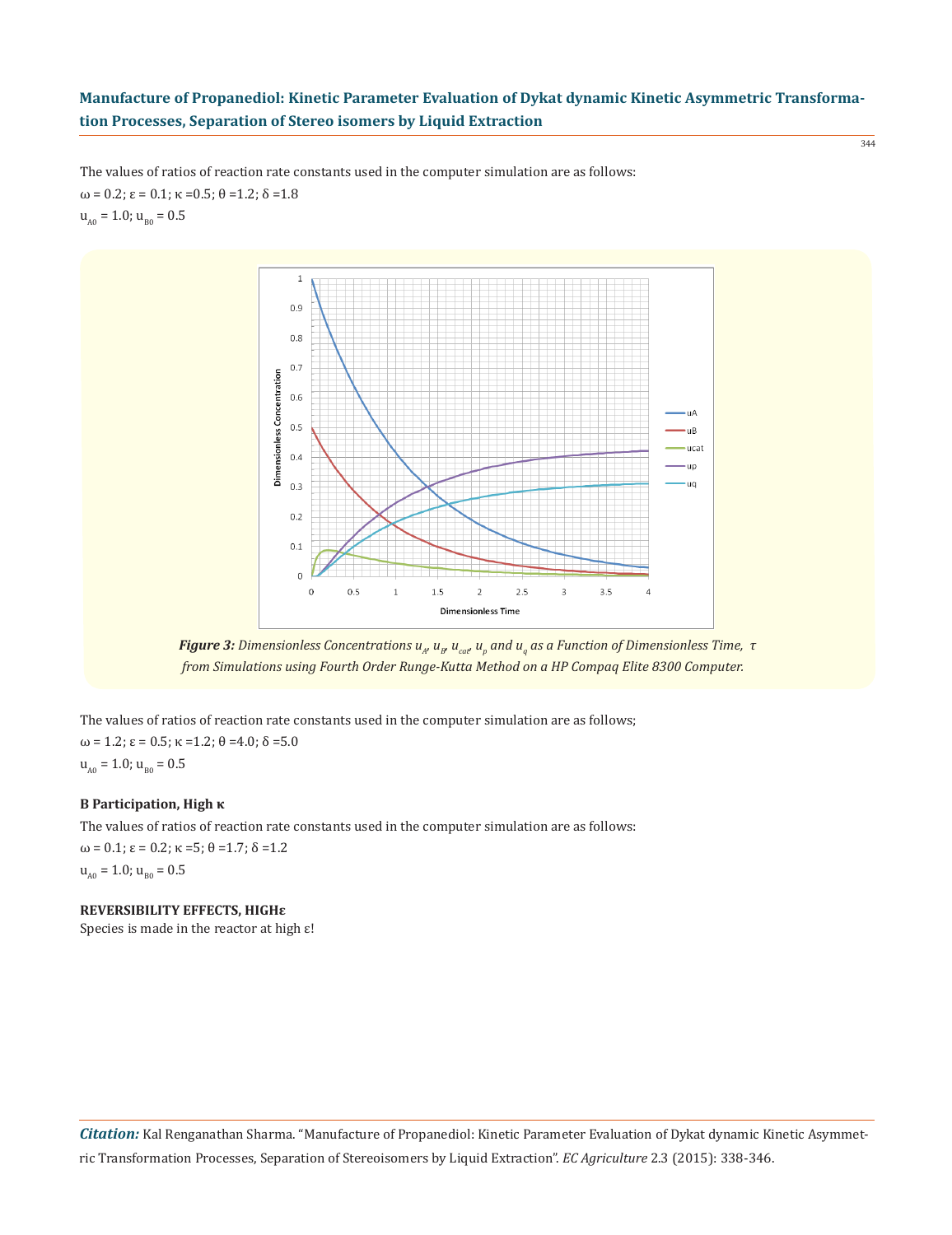345



*Figure 4: Dimensionless Concentrations*  $u_{_A}$  $u_{_B}$  $u_{_{cat}}$  $u_{_p}$  *and*  $u_{_q}$  *as a Function of Dimensionless Time, τ from Simulations using Fourth Order Runge-Kutta Method on a HP Compaq Elite 8300 Computer.*



*Figure 5: Dimensionless Concentrations*  $u_{_A}$  $u_{_B}$  $u_{_{cat}}$  $u_{_p}$  *and*  $u_{_q}$  *as a Function of Dimensionless Time, τ from Simulations using Fourth Order Runge-Kutta Method on a HP Compaq Elite 8300 Computer.*